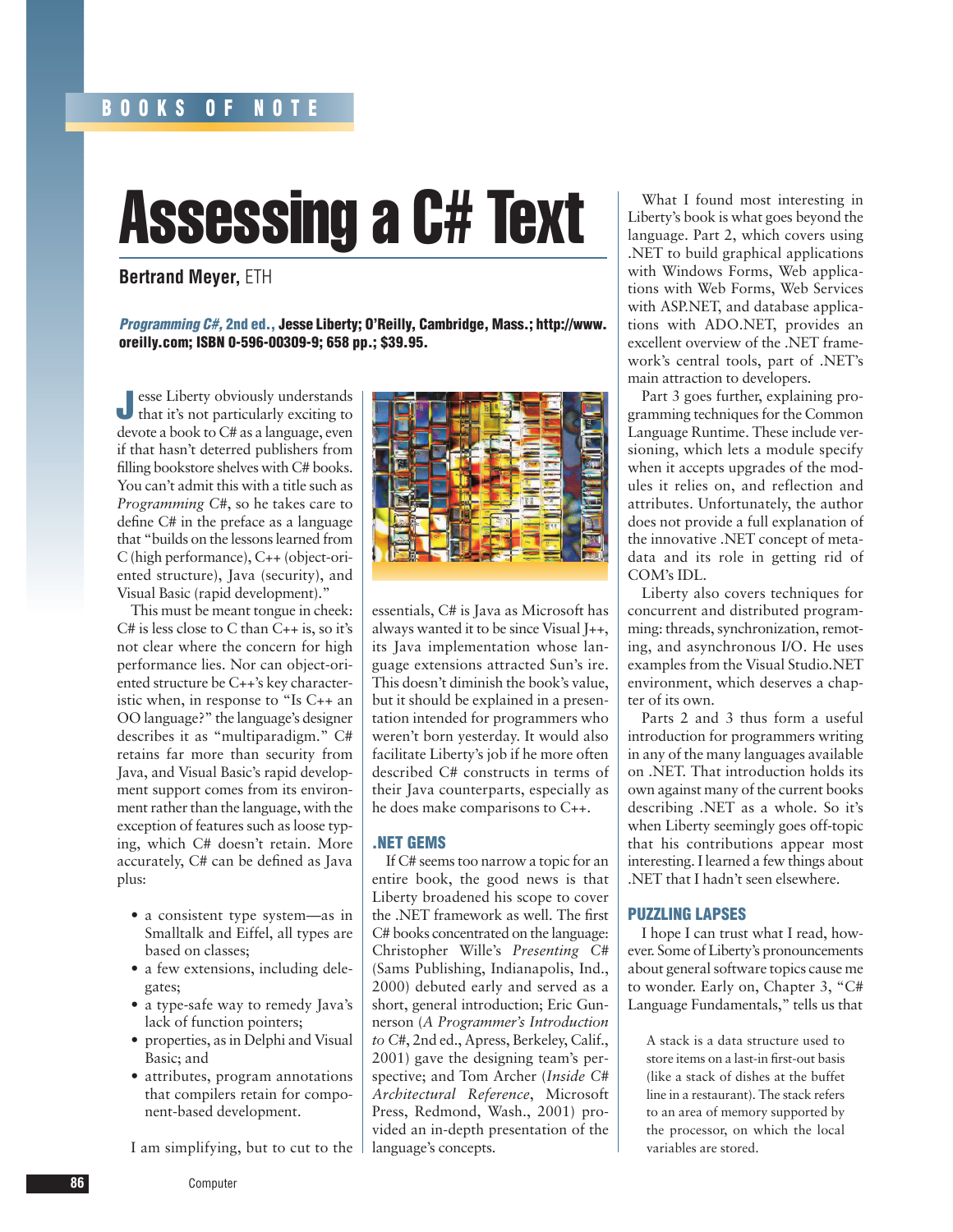In C#, value types (e.g. integers) are allocated on the stack—an area of memory is set aside for their value, and this area is referred to by the name of the variable.

Reference types (e.g. objects) are allocated on the heap. When an object is allocated on the heap its address is returned, and that address is assigned to a reference.

This explanation confuses four notions:

- a variable, an element of the program text that denotes possible run-time values;
- the values themselves, including both simple ones such as integers and references to objects;
- such objects themselves; and
- the types of values and objects.

In a typed OO language, programmers declare every variable with a type, restricting the kind of values that it can take at runtime. This declaration can be an "expanded" type in Eiffel terminology, or a value type in .NET, meaning that the variable will directly denote objects or other values. Or it can be a reference type so that the variable denotes references to objects of certain types compatible with its declaration.

The preceding description, however, commingles everything. The stack doesn't store the variables, it stores their values. Value types are not allocated on the stack, their instances are. An instance of a type is a value or object described by that type. In both cases, the "e.g." is wrong: An integer is not an example of a value type—it's an instance of a sample value type, int. Nor is an object an example of a reference type—it's twice remote: the value of a reference type's variable is a reference that, if not void, is attached to an object.

It's meaningless to "allocate a value type on the stack" or to "allocate a reference type on the heap." You don't allocate types, you allocate values corresponding to variables declared to be of that type, or objects attached to the corresponding references. True, the .NET terminology doesn't help by talking of value versus reference types. Given that all types have values, this makes it clumsy to explain that the possible "values" of a value type are "values" while the "values" of a reference type are references. But it is possible to present these concepts simply and correctly.

Apart from being confusing, the explanation is wrong. It's not true that values of expanded types are allocated on the stack and objects are attached to reference types on the heap. Any first-year computer science student who has played with an OO language—or with C or Pascal—knows that you can find many simple values, such as integers, in the heap.

# **When Liberty talks about .NET's specific mechanisms, he is cogent and seemingly accurate.**

Yet the comment is repeated throughout, as in Chapter 4: "The primitive C# types (int, char etc.) are value types, and created on the stack; objects, however, are reference types and are created on the heap." This introduces a further confusion, also occurring several times: an object is not a type.

We can assume that Liberty knows the difference, and I did find one hesitation, confined to a parenthetical remark: "A value type holds its actual value in memory allocated on the stack (or it is allocated as part of a larger reference type object)." But I wonder about the effect of these constantly repeated mistakes on the reader, especially the kind of reader who needs to be told what a stack is.

When Liberty talks about .NET's specific mechanisms, he is cogent and seemingly accurate. But when he introduces "the *this* keyword" he writes that it "refers to the current instance of an object." Earlier, he used types when he meant their instances; now it's the other way around. Liberty should simply have said that *this* denotes a reference to the current object.

In Chapter 8, we learn that "your Document class can be stored and it also can be compressed," but this has nothing to do with zipping the class text to send it to your friends. Rather, it's supposed to mean that you can store and compress Document objects: instances of the class. Or take this explanation, from the same box that helpfully told us what a stack is: Heap objects are garbage-collected "sometime after the final reference to them is destroyed." You don't need a garbage collector to get rid of values on the stack. The system simply deallocates these values from the stack on routine exit, as in any block-structured language since Algol 60.

Overall, these confusions and errors reflect on the publisher as well as the author. Liberty must know the difference between a type and an instance or between stack-managed and garbagecollected values. He just doesn't seem to know how to explain these things, feeling more at ease with .NET's intricacies. Given the list of people who, according to the preface, the author and publisher "enlisted" to "ensure that *Programming C#* is accurate, complete and targeted at the needs and interests of professional programmers," it's hard to accept the repeated misstatements of elementary notions. As usual with O'Reilly books, the text shows signs of having been checked for style, although it retains things like "there are three ways in which this reference is typically used." Why wasn't similar care applied to basic concepts?

This brings up the more general issue of the quality of computer books, and what this column can do about it.

#### **THE GREAT DIVIDE**

In the computer section of a bookstore today, you'll find shelf after shelf of *trade books*: hands-on, learn-as-yougo titles meant to give the reader immediate proficiency in the technology du jour. In many bookstores, they're all there is to see. Something about pub